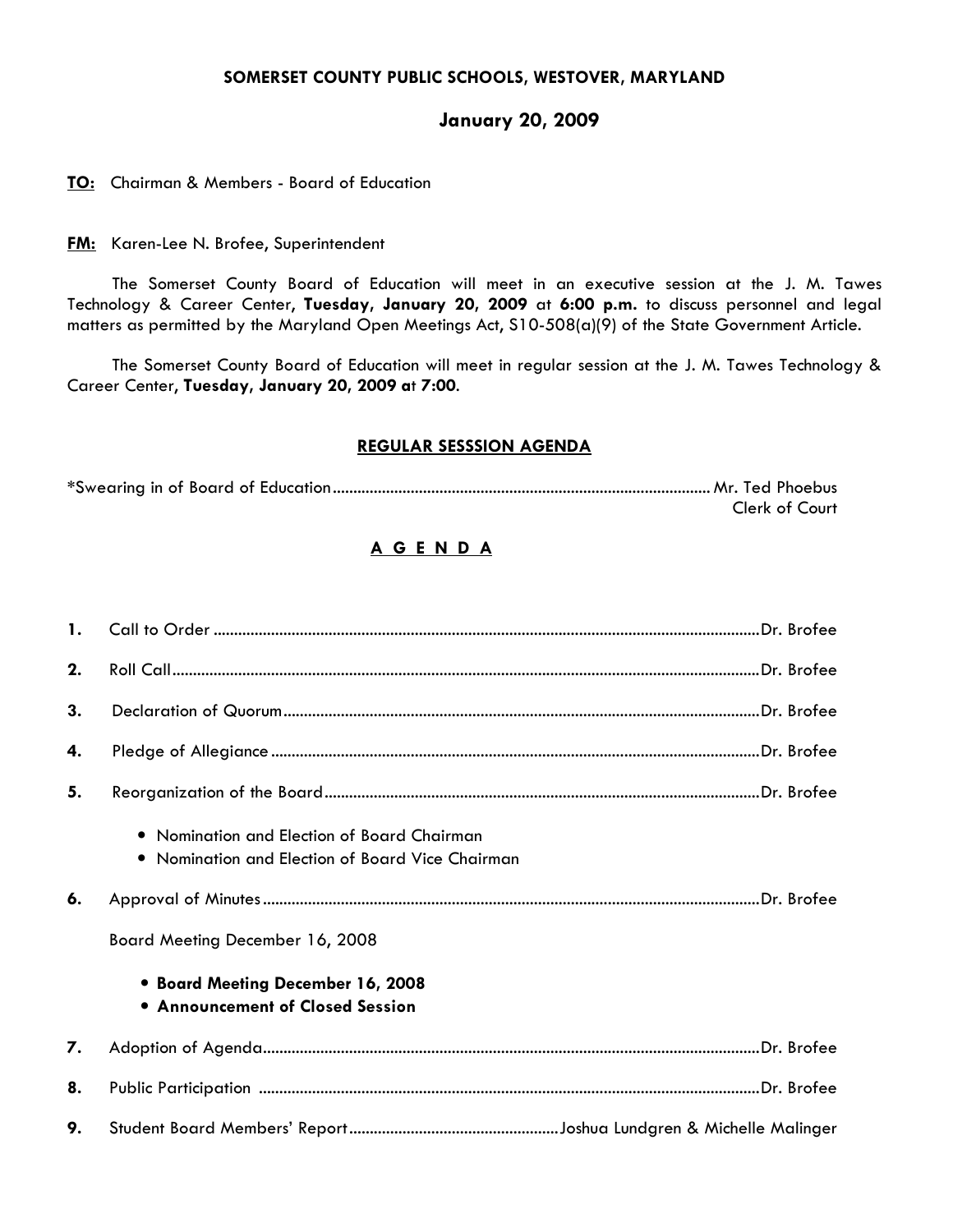| 10. |                                                                        |                                                                                                  |  |  |
|-----|------------------------------------------------------------------------|--------------------------------------------------------------------------------------------------|--|--|
| 11. | Mr. Bloodsworth, Mr. Daugherty, Mr. Lawson, Mrs. Miller, & Mrs. Smoker |                                                                                                  |  |  |
| 12. |                                                                        | <b>Old Business</b>                                                                              |  |  |
|     | <b>Policies</b><br>А.                                                  |                                                                                                  |  |  |
|     |                                                                        | <b>Financial Management</b><br>(See Tab $12-A1$ )                                                |  |  |
|     |                                                                        | (See Tab 12-A2)                                                                                  |  |  |
|     |                                                                        | Guidelines for Releasing School Information and Individual School Information<br>(See Tab 12-A3) |  |  |
|     |                                                                        | Policies of Instruction<br>(See Tab 12-A4)                                                       |  |  |
| 13. | <b>New Business</b>                                                    |                                                                                                  |  |  |
|     | <b>Finance Report</b><br>А.                                            |                                                                                                  |  |  |
|     |                                                                        | (See Tab 13-A1)                                                                                  |  |  |
|     |                                                                        | (See Tab 13-A2)                                                                                  |  |  |
|     |                                                                        | (See Tab 13-A3)<br>Dr. Brofee                                                                    |  |  |
|     | В.                                                                     | <b>Policies</b>                                                                                  |  |  |
|     |                                                                        | <b>Student Services</b><br>Ms. Carter<br>(See Tab 13-B1)                                         |  |  |
|     | C.                                                                     | <b>Instructional Report</b>                                                                      |  |  |
|     |                                                                        | (See Tab $13-C1$ )                                                                               |  |  |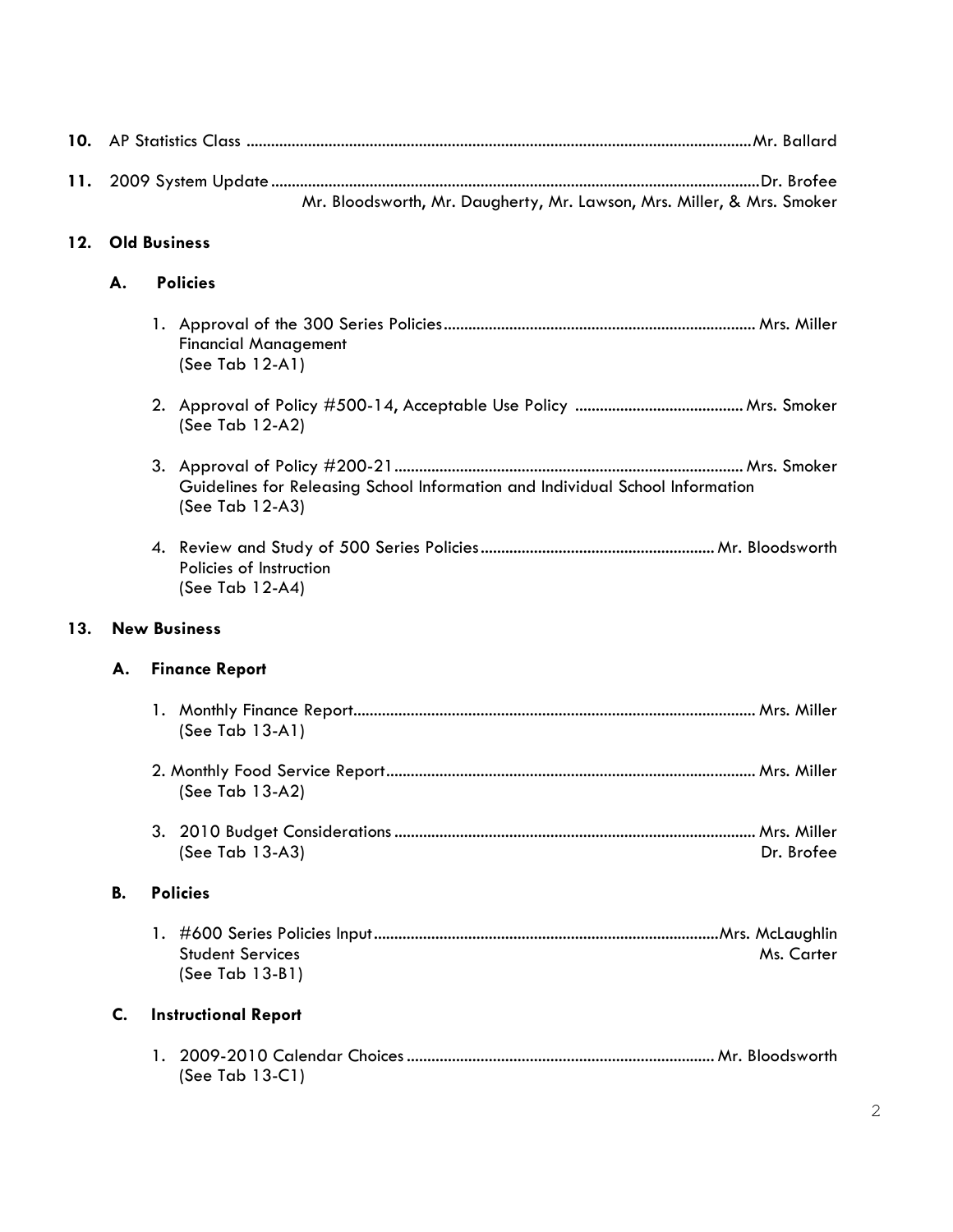## D. Facilities and Transportation

| • Alexander Whittington |  |
|-------------------------|--|
| $(See Tab 13-D1)$       |  |
|                         |  |

# E. Human Resources Report

- 1. New Hires, Retirees, and Resignations.......................................................................Mr. Lawson (See Tab 13-E1)
- 2. Out of State Travel........................................................................................................Mr. Lawson (See Tab 13-E2)
- 3. Custodial Job Description Revisions ............................................................................Mr. Lawson (See Tab 13-E3)

#### 14. Superintendent & Board Member Comments

15. February 17, 2009 – February 17, 2009 closed session at 6:00 p.m. and open regular session at 7:00 p.m. at the J. M. Tawes Technology & Career Center.

#### 16. Adjournment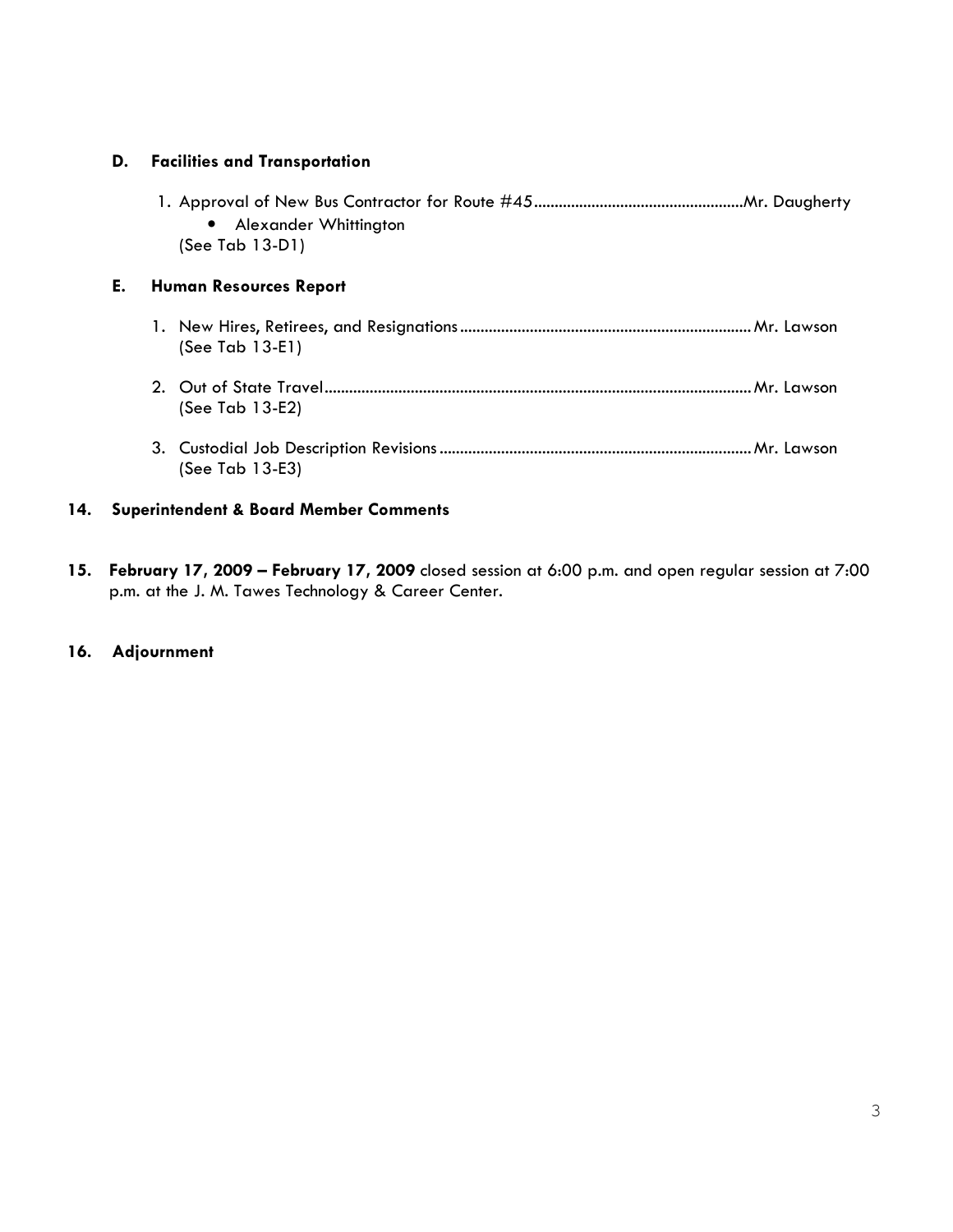# 600 Series - Student

| #          | <b>Policy Description</b>                                             | <b>Admin</b><br><b>Procedures</b> |
|------------|-----------------------------------------------------------------------|-----------------------------------|
| $600 - 1$  | Student Rights and Responsibilities and Goals for Student<br>Policies |                                   |
| $600 - 2$  | Student Insurance Program                                             |                                   |
| $600 - 3$  | Student Health Services and Requirements                              | $600 - 3ap$                       |
|            | 600 - 3.2 Nutrition in Schools                                        |                                   |
|            | 600 - 3.3 Student Wellness                                            |                                   |
| $600 - 4$  | Immunization of Students                                              |                                   |
| $600 - 5$  | Communicable Diseases                                                 |                                   |
| $600 - 7$  | Attendance - Secondary & Elementary                                   | 600-7ap                           |
| $600 - 9$  | School Hours                                                          |                                   |
| $600 - 10$ | Student Parking                                                       |                                   |
| $600 - 11$ | <b>Fund Raising</b>                                                   |                                   |
| $600 - 12$ | <b>Student Dress Code</b>                                             | $600 - 12ap$                      |
| $600 - 13$ | Community Offenses by Students                                        |                                   |
| $600 - 14$ | Student Tobacco Use                                                   |                                   |
| $600 - 15$ | Student Alcohol and Drug Use                                          |                                   |
| $600 - 16$ | Dangerous Weapons/Instruments in School                               |                                   |
| $600 - 17$ | <b>Standards for Social Behavior</b>                                  | 600-17ap                          |
| $600 - 18$ | <b>Early School Admissions</b>                                        | 600-18ap                          |
| $600 - 19$ | Pupil Assignment                                                      |                                   |
| $600 - 20$ | Registration, Transfer and Withdrawal of Homeless Children            | 600-20ap                          |
| $600 - 21$ | Enrollment/Attendance Eligibility/ Pupil Assignment                   | $600 - 21ap$                      |
| $600 - 22$ | Student Transfers from Other Counties After September 30th            |                                   |
| $600 - 23$ | Fire Drills and Bus Drills                                            |                                   |
| $600 - 24$ | Emergency Closing and Delayed Openings of School                      |                                   |
| $600 - 25$ | School Prayer                                                         |                                   |
| $600 - 26$ | Sale of Competitive Food                                              |                                   |
| $600 - 27$ | Drug Investigations - Use of Police Cadets                            |                                   |
| $600 - 28$ | Use of Drug Detecting Dogs                                            | $600 - 28ap$                      |
| $600 - 29$ | Free or Reduced Price Meals                                           |                                   |
| $600 - 30$ | <b>Reporting Child Abuse</b>                                          | 600-30ap                          |
| $600 - 31$ | Personal Electronic Communication Devices                             | $600 - 31ap$                      |